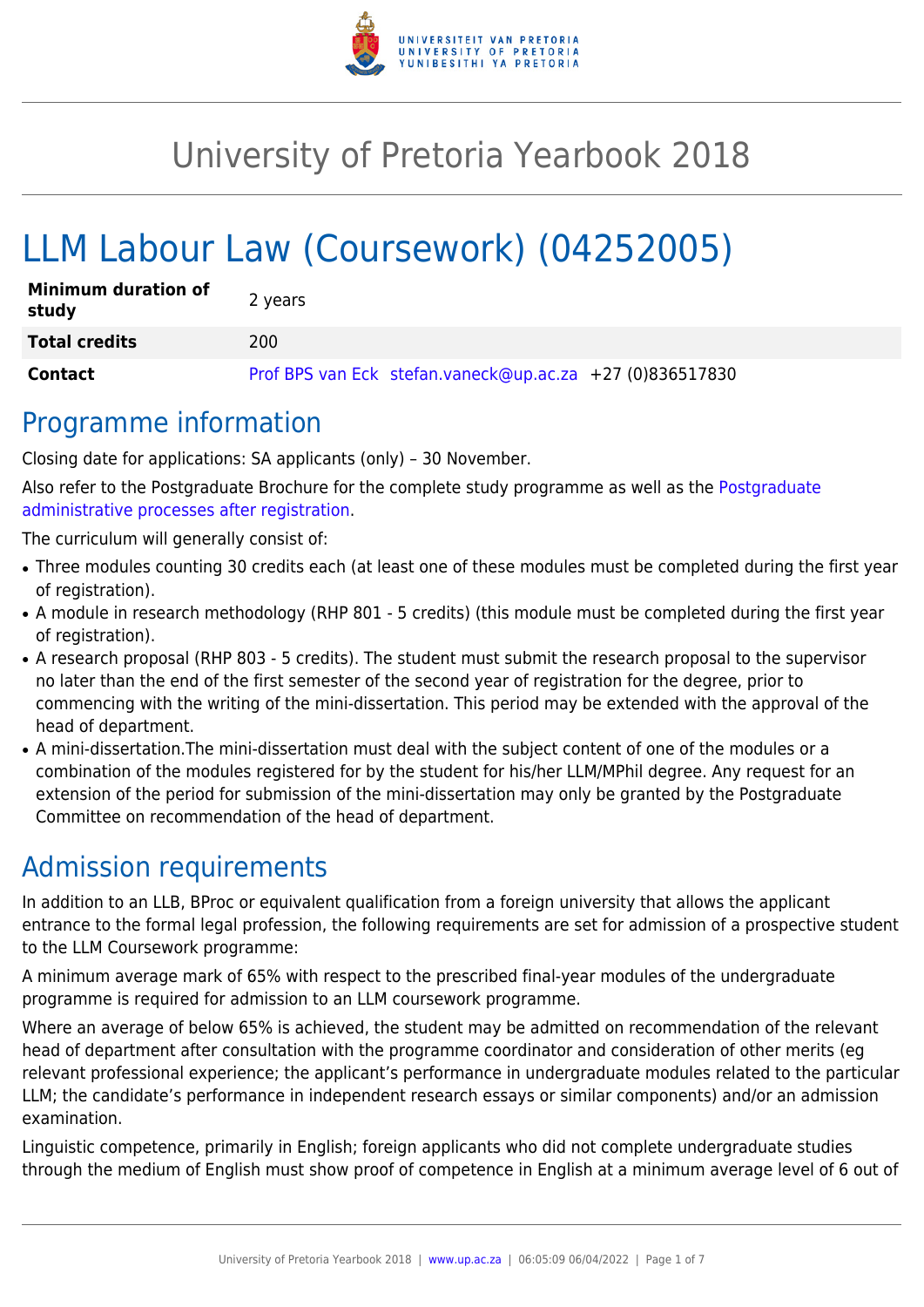

10 for IELTS or a minimum total score of 83 in TOEFL calculated as follows: reading 21, listening 17, speaking 23 and writing 22. In any other instance where there is doubt as to the English linguistic competence of an applicant, the Dean may require the same proof as prescribed for foreign applicants.

Foreign qualifications are subject to SAQA evaluation. (Some LLM coursework programmes or modules as indicated in the yearbook may only be available to students who hold a relevant South African legal qualification.)

Even though a student may comply with the above requirements, the Dean may, on the recommendation of the head of department presenting a specific degree or module, refuse to accept a prospective student for any LLM programme if such a student's performance in the chosen modules or field of study during undergraduate study was not satisfactory. Alternatively, the Dean could set additional requirements with a view to admission.

An admission examination may also be required in respect of a particular programme or module.

## Other programme-specific information

#### **Mini-dissertation**

- The mini-dissertation must comprise 13 000 15 000 words including footnotes but excluding the list of contents and the bibliography
- The examination copies of the mini-dissertation to send out to the external examiners must be submitted to Student Administration not later than the end of October for the Autumn Graduation Ceremony, end of April for the Spring Graduation Ceremony. A final electronic version must be submitted to Student Administration on or before 15 February for the Autumn Graduation Ceremony, 15 July for the Spring Graduation Ceremony after the evaluation of the examination copies of the mini-dissertation to comply with degree requirements.

### Examinations and pass requirements

In the event of having failed all modules during a particular year of study, a student will only be allowed to continue with his/her studies with the consent of the Postgraduate Committee.

Although no supplementary examination will be granted with regard to LLM and MPhil modules, the General Regulations and rules apply with regard to special and ancillary examinations.

### Research information

The relevant head of department must recommend a supervisor and title for a mini-dissertation and these must be approved by the Postgraduate Committee. The mini-dissertation must be assessed and finalised as set out in the Faculty Board-approved LLM/MPhil Policy Document of the Faculty.

Mini-dissertations, where required, must be submitted in the format determined by the supervisor and approved by the Postgraduate Committee. The supervisor may likewise, subject to the approval of the Postgraduate Committee, also determine the research topic and the scope of the proposed research. (Refer to the [Faculty of](http://www.up.ac.za/media/shared/10/ZP_Files/faculty-regulations-for-the-mini-dissertation.zp124872.pdf) [Law regulations regarding mini-dissertations](http://www.up.ac.za/media/shared/10/ZP_Files/faculty-regulations-for-the-mini-dissertation.zp124872.pdf) and also [Postgraduate administrative processes brochure for the](http://www.up.ac.za/media/shared/10/ZP_Files/post-graduate-administrative-processes-brochures-for-the-faculty-web.zp124870.pdf) [Faculty](http://www.up.ac.za/media/shared/10/ZP_Files/post-graduate-administrative-processes-brochures-for-the-faculty-web.zp124870.pdf))

### Pass with distinction

For the degree to be awarded with distinction a student must obtain an average of at least 75% for all the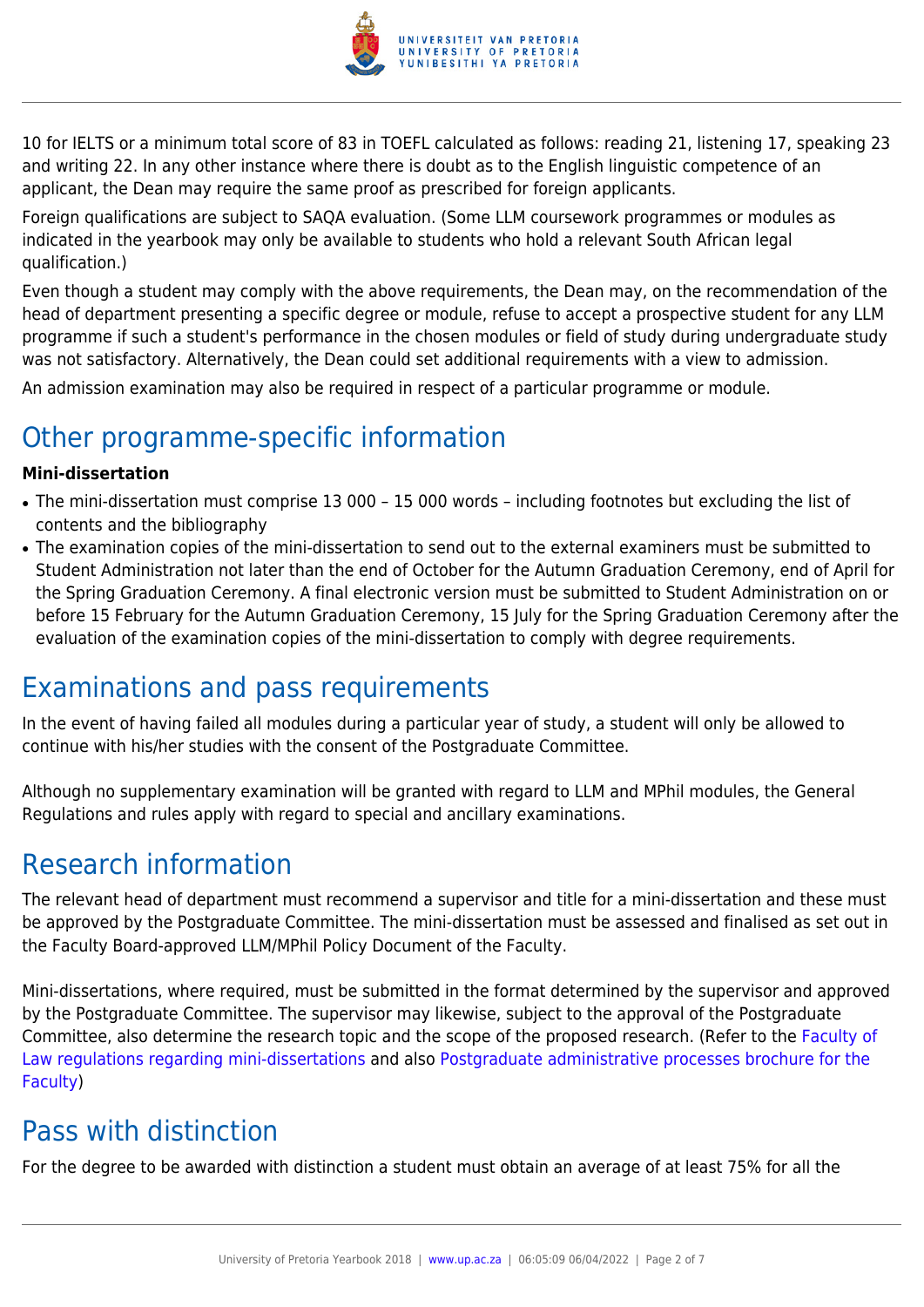

coursework modules, as well as a minimum of 75% for the mini-dissertation. The modules must have been written for the first time.

### General information

#### Period of registration

The duration of the programme will in general be four semesters (2 years) but may be completed within two semesters (1 year) where possible, subject to fulfilment of all the requirements for the degree and payment of the full amount prescribed for the LLM degree. Programmes may also be structured to allow for one year of study only. The one- or two-year period may only be extended by the Postgraduate Committee on recommendation of the Head of Department based on good reason shown and if it is clear that the student will be able to complete the programme in a further year of study.

#### **Language of tuition**

The official language of tuition is English. However, should circumstances allow it, an LLM module may be presented in Afrikaans. The dean, in consultation with the relevant head of department, determines the language of tuition.

#### **Limiting of modules on offer in a particular academic year and availability to foreign students**

The dean determines which modules will be presented each year, taking into consideration the availability of lecturing personnel, space and financial implications and/or other circumstances. The dean may, on recommendation of the relevant head of department, determine the maximum number of registrations for a specific elective module in terms of the prescribed guidelines. The dean may also, on recommendation of the relevant head of department, determine that a particular LLM module will not be offered where on the first day of lectures four or fewer students are registered for such module.

#### **Re-registration for modules**

A student may not register more than twice for the same module. In order to pass a module the student must obtain a final mark of 50%.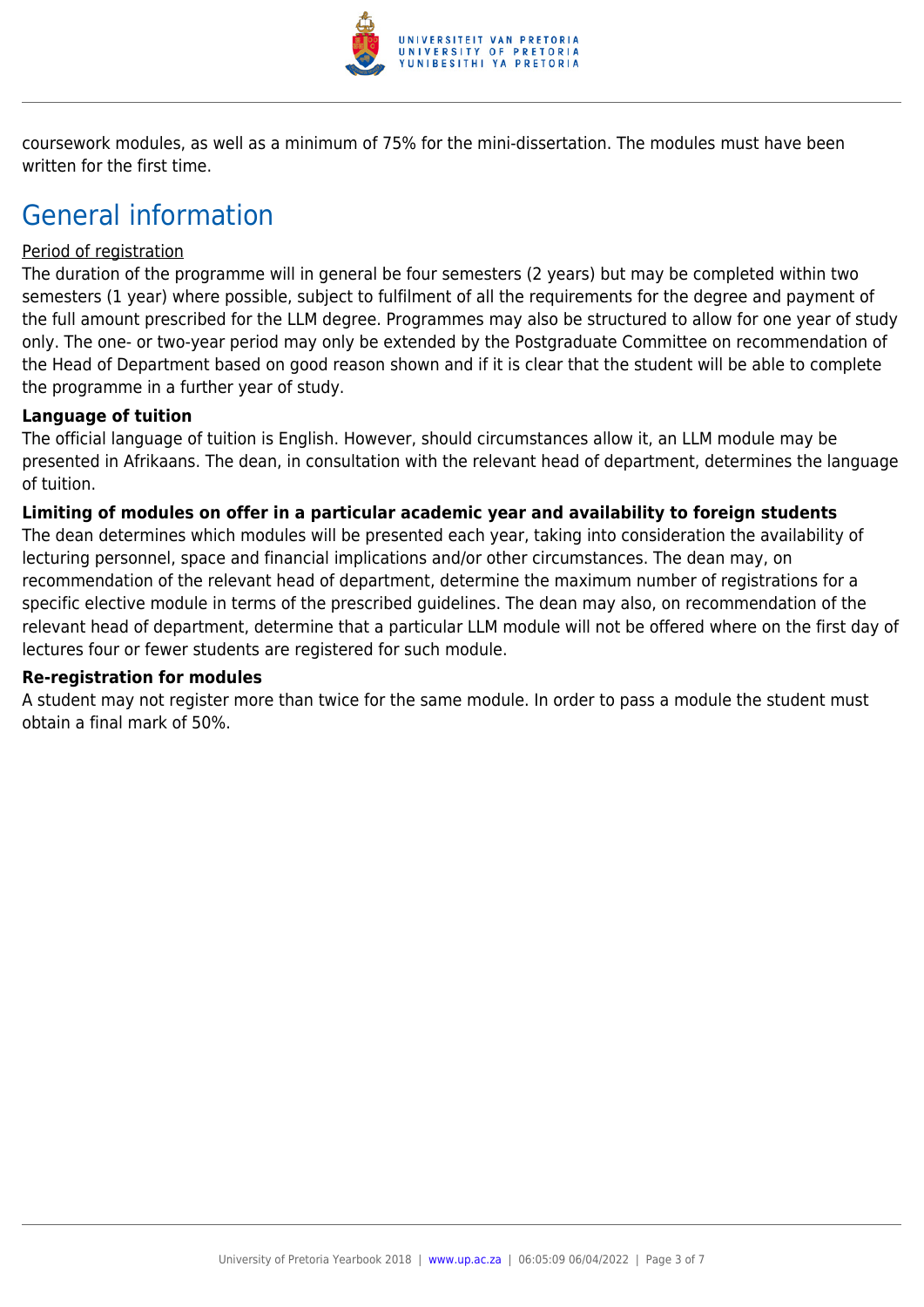

### Curriculum: Year 1

**Minimum credits: 100**

### **Core modules**

#### **Collective labour law 802 (CLL 802)**

| 30.00                                       |
|---------------------------------------------|
| No prerequisites.                           |
| 2 lectures per week                         |
| Afrikaans and English are used in one class |
| Mercantile Law                              |
| Semester 1 or Semester 2                    |
|                                             |

#### **Module content**

This module covers the following aspects:

- (a) International perspectives and the South African Constitution
- (b) Freedom of association and the duty to collective bargaining
- (c) Strikes and lockouts
- (d) Private and compulsory dispute resolution
- (e) Unfair discrimination and affirmative action

#### **International labour law 802 (ITA 802)**

| 30.00                                       |
|---------------------------------------------|
| 2 lectures per week                         |
| Afrikaans and English are used in one class |
| Mercantile Law                              |
| Semester 1 or Semester 2                    |
|                                             |

#### **Module content**

This module covers aspects of international labour law and includes:

- (a) International instruments (ILO and EU)
- (b) Employment equity
- (c) Termination of contracts of employment
- (d) Collective bargaining and strikes

#### **Individual labour law 801 (IVL 801)**

| <b>Module credits</b> | 30.00                                       |
|-----------------------|---------------------------------------------|
| <b>Contact time</b>   | 2 lectures per week                         |
| Language of tuition   | Afrikaans and English are used in one class |
| <b>Department</b>     | Mercantile Law                              |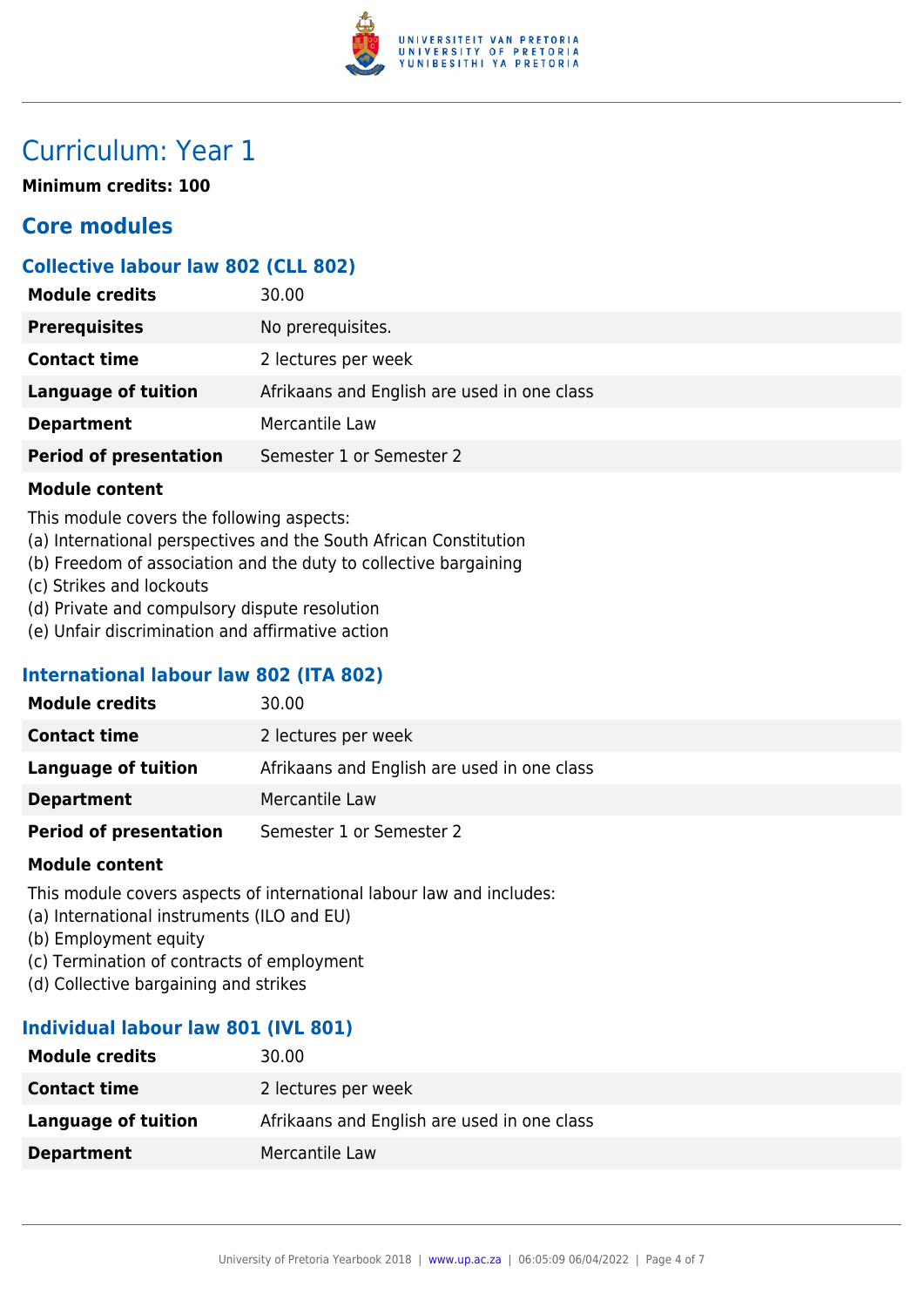

#### **Period of presentation** Semester 1

#### **Module content**

Advanced study of:

- (a) Employment contract: essentialia and duties of parties
- (b) Application and scope of Labour Relations Act of 1995
- (c) Unfair labour practices
- (d) Unfair dismissal
- (e) Retrenchment and transfer of employment contracts

#### **Mini-dissertation 800 (MND 800)**

| <b>Module credits</b>         | 100.00                                      |
|-------------------------------|---------------------------------------------|
| <b>Prerequisites</b>          | <b>RHP 801 and RHP 803</b>                  |
| Language of tuition           | Afrikaans and English are used in one class |
| <b>Department</b>             | Law Deans Office                            |
| <b>Period of presentation</b> | Year                                        |

#### **Module content**

(a) The student must submit a research proposal during his/her first year of registration for the LLM degree to the supervisor prior to commencing with the writing of the mini-dissertation.

(b) A mini-dissertation (MND 800) of 13 000 to 15 000 words inclusive of footnotes but excluding the list of contents and the bibliography, is required. The mini-dissertation must be submitted to the supervisor not later than August of the second year of registration for the LLM programme. The mini-dissertation must deal with the subject content of one of the modules or a combination of the modules registered for by the student for his/her LLM degree. Any request for an extension of the period for submission of the mini-dissertation may only be granted by the Dean on recommendation of the LLM Committee

#### **Research methodology 801 (RHP 801)**

| <b>Module credits</b>         | 5.00                           |
|-------------------------------|--------------------------------|
| <b>Prerequisites</b>          | No prerequisites.              |
| <b>Contact time</b>           | 8 seminars                     |
| <b>Language of tuition</b>    | Module is presented in English |
| <b>Department</b>             | Jurisprudence                  |
| <b>Period of presentation</b> | Semester 1 or Semester 2       |

#### **Module content**

- (a) Planning and organising a research project
- (b) Drafting a research proposal: Hypotheses and research question
- (c) Theory in research and methodological approaches to legal research
- (d) Language
- (e) Citation and ethics of citation
- (f) Drafting of chapters and presentation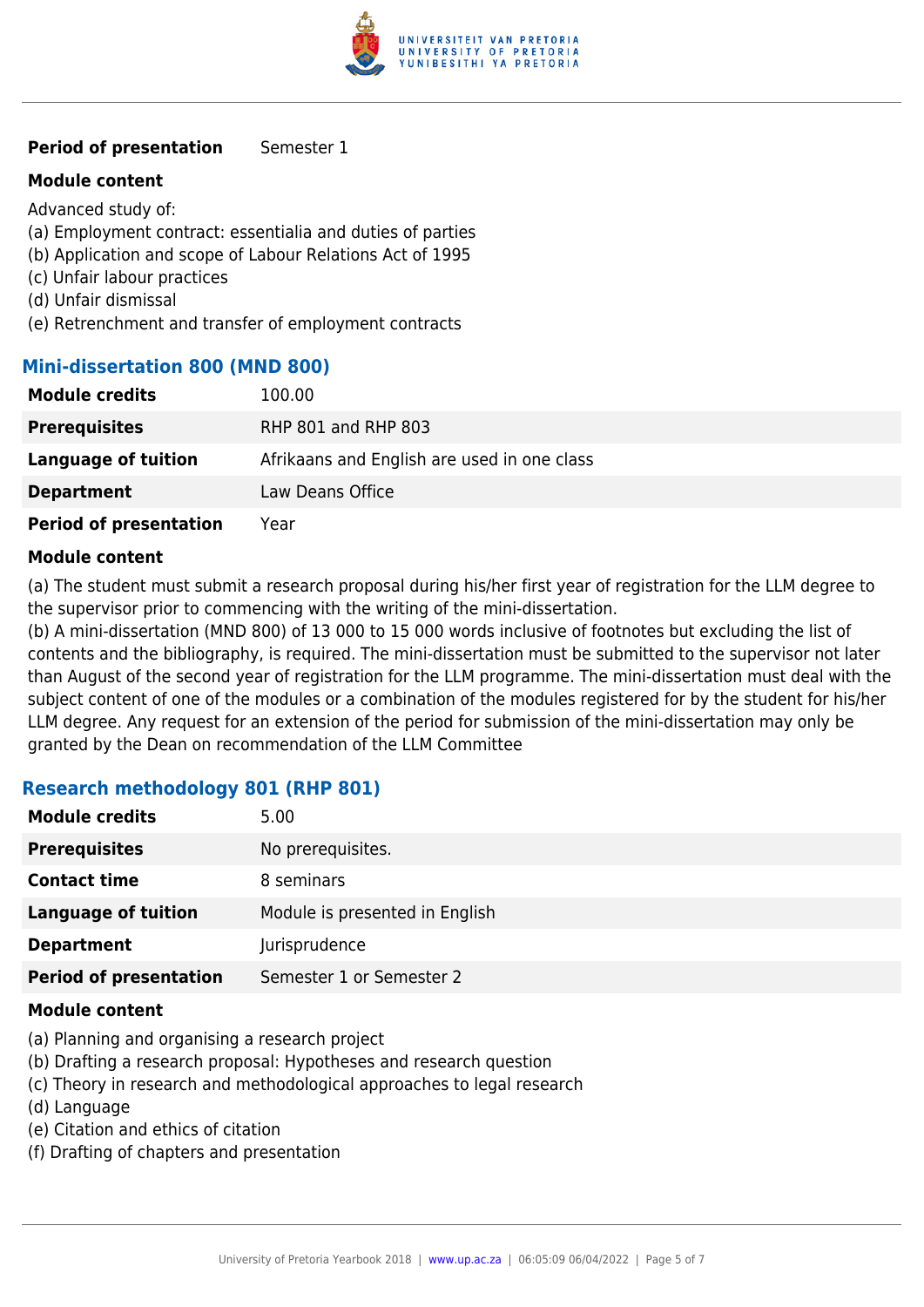

#### **Research proposal 803 (RHP 803)**

| <b>Module credits</b>         | 5.00                                        |
|-------------------------------|---------------------------------------------|
| <b>Prerequisites</b>          | No prerequisites.                           |
| Language of tuition           | Afrikaans and English are used in one class |
| <b>Department</b>             | Law Deans Office                            |
| <b>Period of presentation</b> | Year                                        |

#### **Module content**

Development and presentation of a research proposal. (A research proposal must be submitted to the supervisor and accepted in the first semester of the second year of study before the student will be allowed to register for the mini-dissertation.)